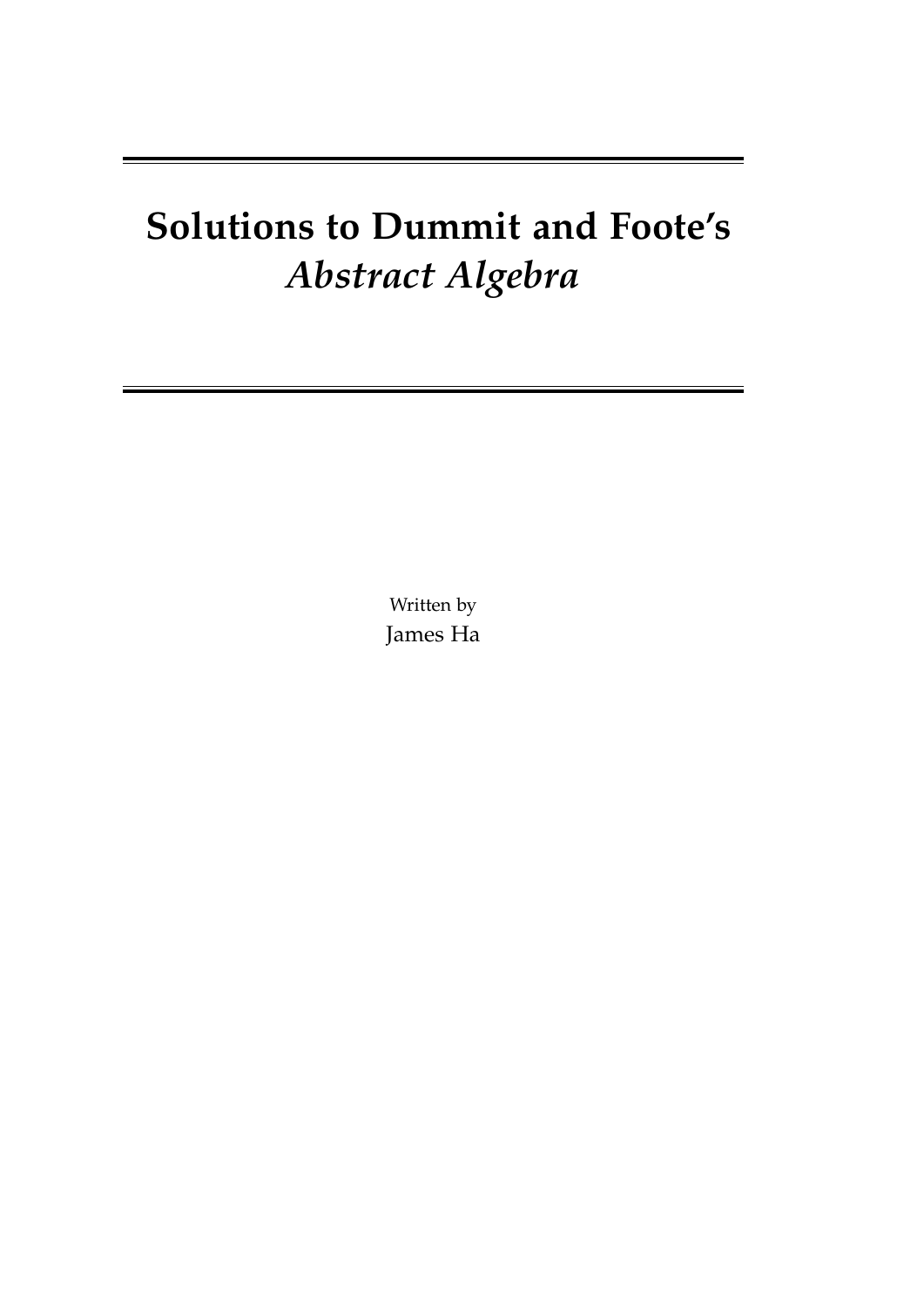## **Contents**

|  | 0 Preliminaries | $\blacksquare$ |
|--|-----------------|----------------|
|  |                 |                |
|  |                 |                |
|  |                 |                |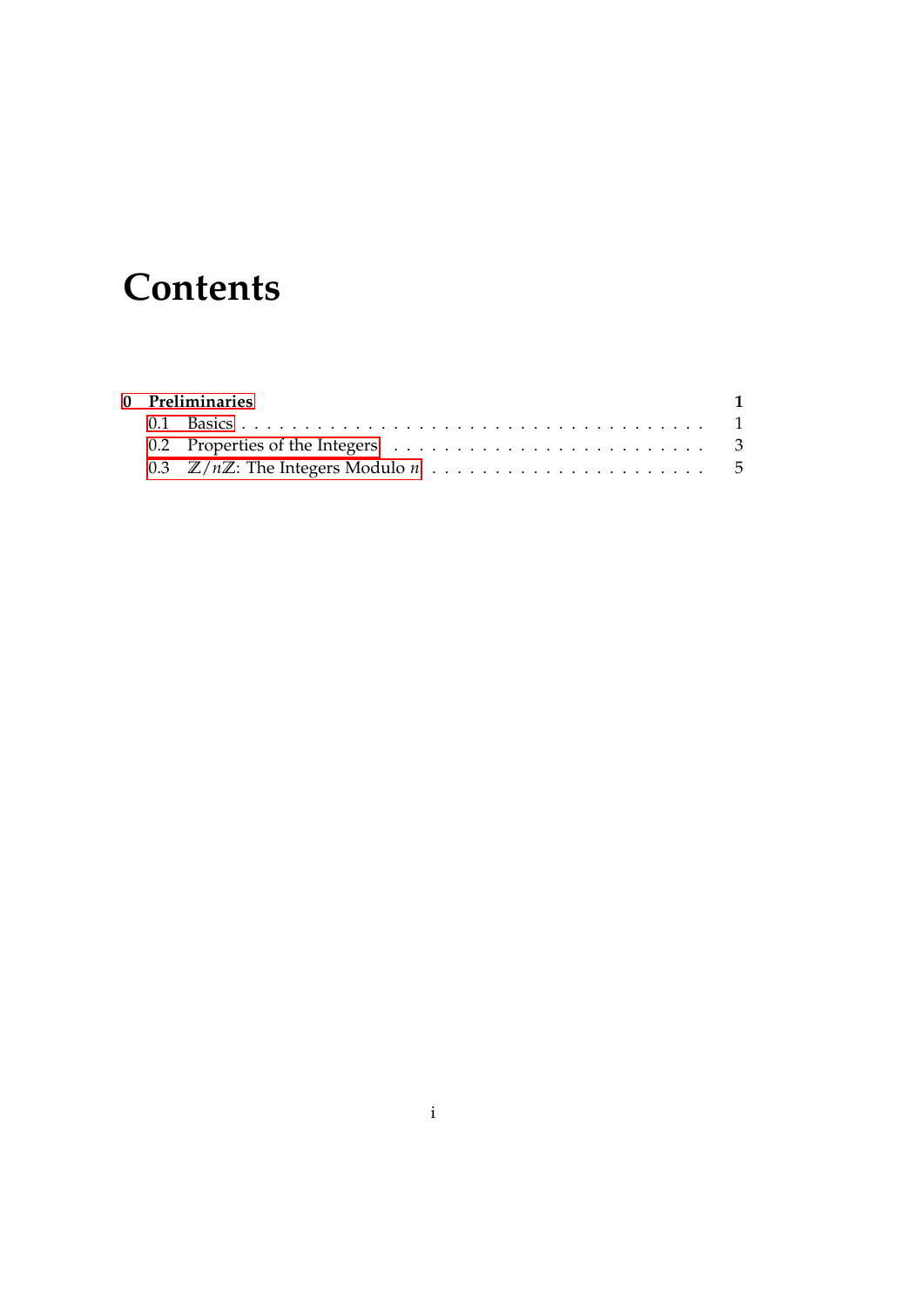### <span id="page-2-0"></span>**Chapter 0**

### **Preliminaries**

#### <span id="page-2-1"></span>**0.1 Basics**

**1.** It is less of a pain to figure out the form of all matrices in  $B$  than to multiply all of these matrices by *M*. Such matrices *X* satisfy

$$
\begin{pmatrix} 1 & 1 \\ 0 & 1 \end{pmatrix} \begin{pmatrix} p & q \\ r & s \end{pmatrix} = \begin{pmatrix} p+r & q+s \\ r & s \end{pmatrix} = \begin{pmatrix} p & p+q \\ r & r+s \end{pmatrix} = \begin{pmatrix} p & q \\ r & s \end{pmatrix} \begin{pmatrix} 1 & 1 \\ 0 & 1 \end{pmatrix}
$$

That is to say,  $r = 0$  and  $p = s$  so the matrices *X* take the form

$$
\begin{pmatrix} s & q \\ 0 & s \end{pmatrix}
$$

So, of the matrices shown, the following are elements of  $B$ :

$$
\begin{pmatrix} 1 & 1 \\ 0 & 1 \end{pmatrix}, \quad \begin{pmatrix} 0 & 0 \\ 0 & 0 \end{pmatrix}, \quad \begin{pmatrix} 1 & 0 \\ 0 & 1 \end{pmatrix}
$$

**2.** If  $P, Q \in \mathcal{B}$ , then  $(P + Q)M = PM + QM = MP + MQ = M(P + Q)$ . Therefore,  $P + Q \in \mathcal{B}$ .

**3.** If  $P, Q \in \mathcal{B}$ , then  $PQM = PMQ = MPQ$ . Therefore,  $PQ \in \mathcal{B}$ .

**4.** See the solution to problem 1 above.

**5. (a)** This function is not well-defined. For example,  $\frac{1}{2}$  may be written  $\frac{2}{4}$ ,  $\frac{3}{6}$  $\frac{3}{6}$ , etc. So it is ambiguous what the value of  $f(1/2)$  should be.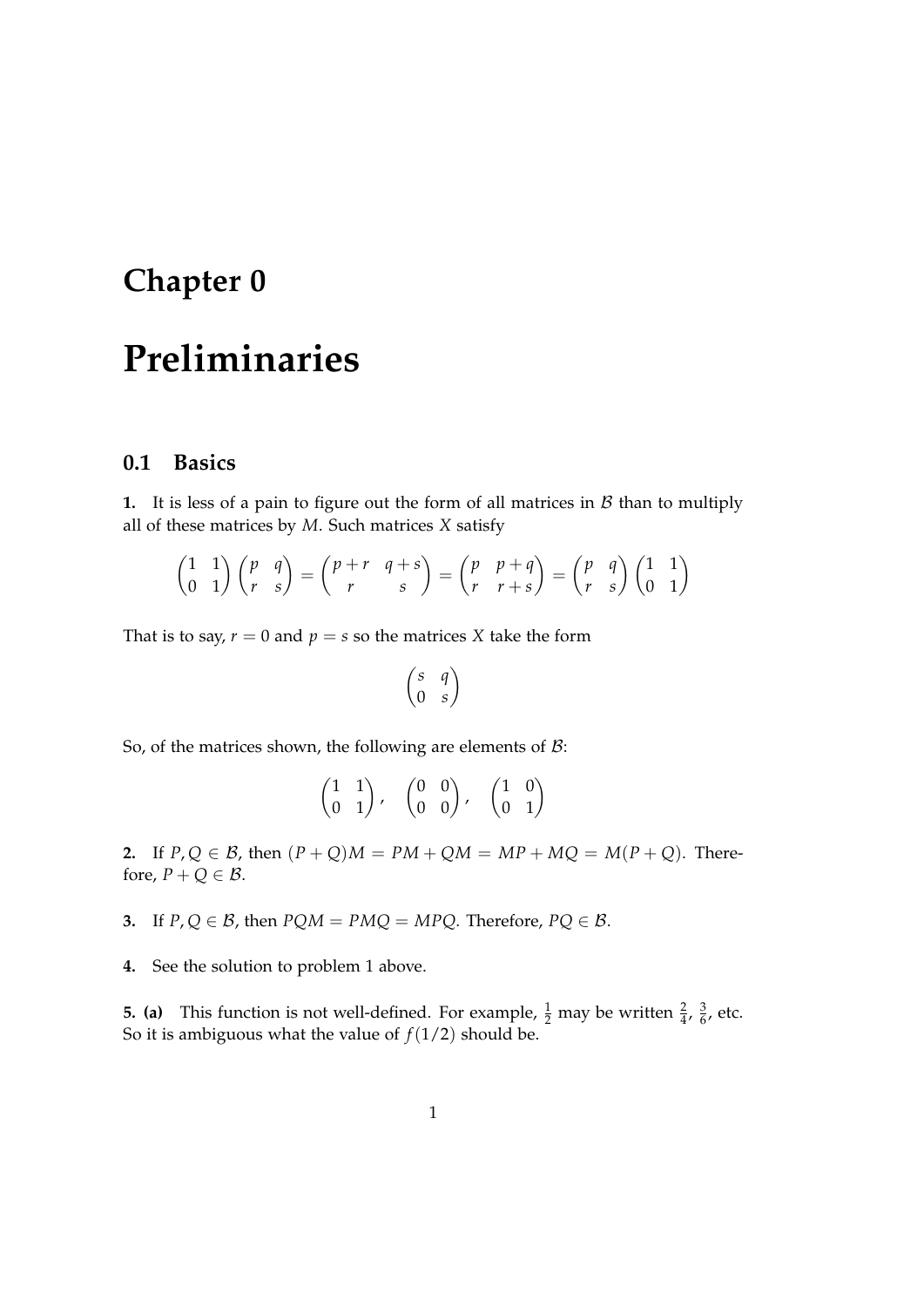**5. (b)** This function is well defined, since if  $a/b = c/d$  then we have  $a^2/b^2 =$  $c^2/d^2$ .

**6.** Although the decimal expansion of many real numbers is unique, there are some real numbers that have two different decimal expansions (e.g.,  $0.4\bar{9} = 0.5$ ). Therefore, this function is not well defined.

**7.** This relation is clearly reflexive since  $f(a) = f(a) \,\forall a \in A$ . It is symmetric because if *a* ∼ *b* then  $f(a) = f(b)$ , which means  $f(b) = f(a)$  and therefore,  $b \sim a$ . Finally, if *a* ∼ *b* and *b* ∼ *c*, then  $f(a) = f(b)$  and  $f(b) = f(c)$ . This means that *f*(*a*) = *f*(*c*) and therefore, *a* ∼ *c*. Thus, the relation is transitive as well, and is an equivalence relation. The equivalence classes are sets of elements in *A* that map to the same element in *B*, which are exactly the fibers of *f* .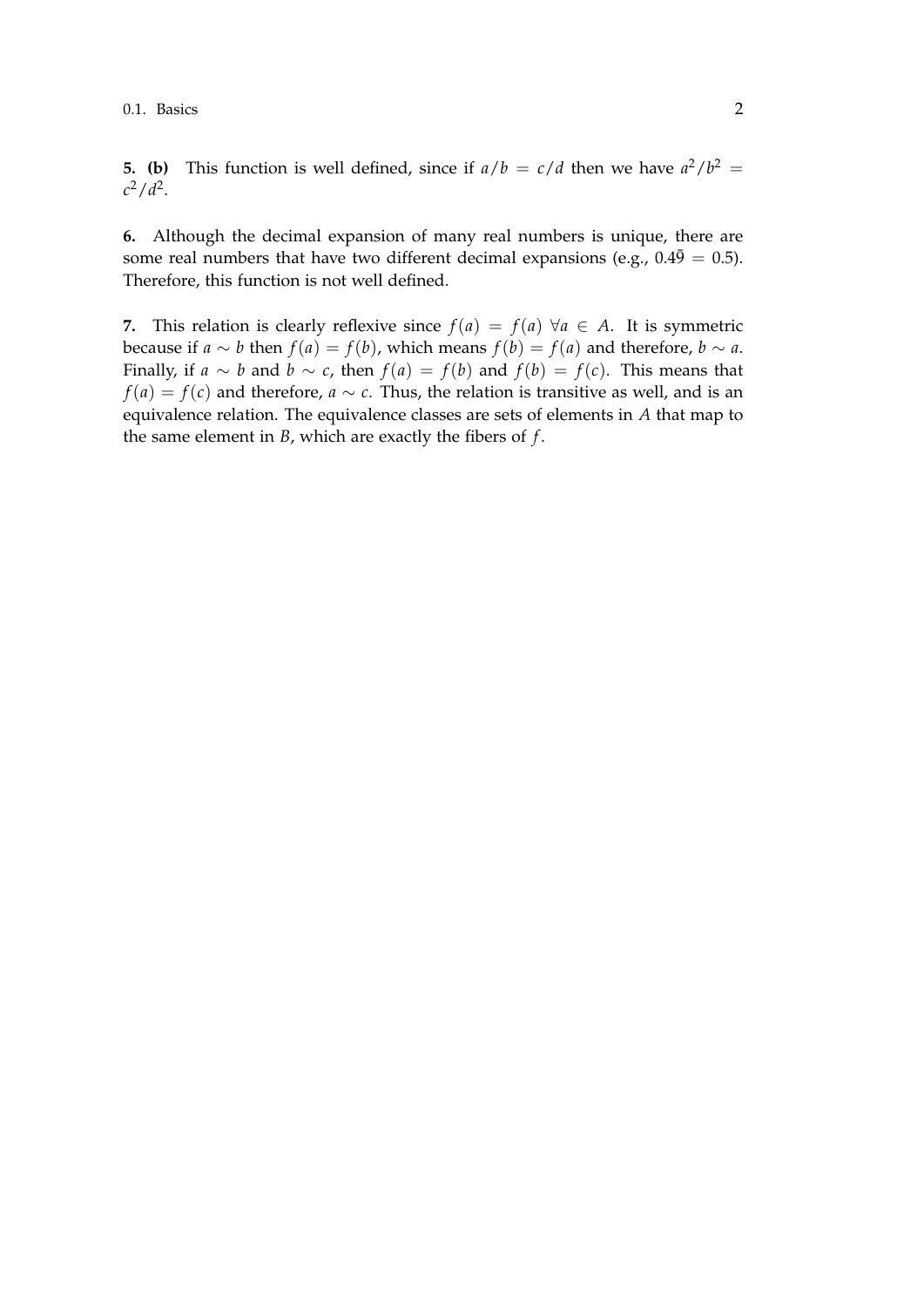#### <span id="page-4-0"></span>**0.2 Properties of the Integers**

**1. (a)** Since 13 is prime, their greatest common divisor is 1. Their least common multiple is 260. We may write  $2 \cdot 20 - 3 \cdot 13 = 1$ 

**1. (b)** Their greatest common divisor is 3. Their least common multiple is 8556. We may write  $18 \cdot 372 - 97 \cdot 69 = 3$ 

**1. (c)** Their greatest common divisor is 11. Their least common multiple is 19800. We may write  $8 \cdot 792 - 23 \cdot 275 = 11$ .

**1. (d)** Their greatest common divisor is 3. Their least common multiple is 21540381. We may write  $34426 \cdot 5673 - 17145 \cdot 11391 = 3$ .

**1. (e)** Their greatest common divisor is 1. Their least common multiple is 2759487. We may write 140037984 · 1761 − 157375169 · 1567 = 1.

**1. (f)** Their greatest common divisor is 691. Their least common multiple is 44693880. We may write  $1479 \cdot 507885 - 12353 \cdot 60808 = 691$ .

**2.** If  $k|a$  and  $k|b$ , then there exist  $c, d \in \mathbb{Z}$  such that  $a = kc$  and  $b = kd$ . Then for any integers *s*, *t*, we have  $as + bt = kcs + kdt = k(cs + dt)$ . Since  $cs + dt \in \mathbb{Z}$ ,  $k|as + bt$ .

**3.** If *n* is composite, then there are two integers *a*, *b* such that  $1 < |a| < n$ ,  $1 <$  $|b| < n$ , and  $n = ab$ . Then  $n \nmid a$  and  $n \nmid b$ , but  $n \mid ab$ .

**4.** Since *d*|*b* and *d*|*a*, clearly *bt*/*d*, *at*/*d*  $\in \mathbb{Z}$  and so are *x* and *y*. Then we have

$$
ax + by = a\left(x_0 + \frac{b}{d}t\right) + b\left(y_0 - \frac{a}{d}t\right) = ax_0 + by_0 = N
$$

Therefore, for any  $t \in \mathbb{Z}$ , the given *x* and *y* are also solutions to  $ax + by = N$ .

**5.**  $\phi(1) = 1$ ,  $\phi(2) = 1$ ,  $\phi(3) = 2$ ,  $\phi(4) = 2$ ,  $\phi(5) = 4$ ,  $\phi(6) = 2$ ,  $\phi(7) =$ 6,  $\phi(8) = 4$ ,  $\phi(9) = 6$ ,  $\phi(10) = 4$ ,  $\phi(11) = 10$ ,  $\phi(12) = 4$ ,  $\phi(13) = 12$ ,  $\phi(14) =$ 6,  $\phi(15) = 8$ ,  $\phi(16) = 8$ ,  $\phi(17) = 16$ ,  $\phi(18) = 6$ ,  $\phi(19) = 18$ ,  $\phi(20) = 8$ ,  $\phi(21) =$ 12,  $\phi(22) = 10$ ,  $\phi(23) = 22$ ,  $\phi(24) = 8$ ,  $\phi(25) = 20$ ,  $\phi(26) = 12$ ,  $\phi(27) =$ 18,  $\phi(28) = 12$ ,  $\phi(29) = 28$ ,  $\phi(30) = 8$ .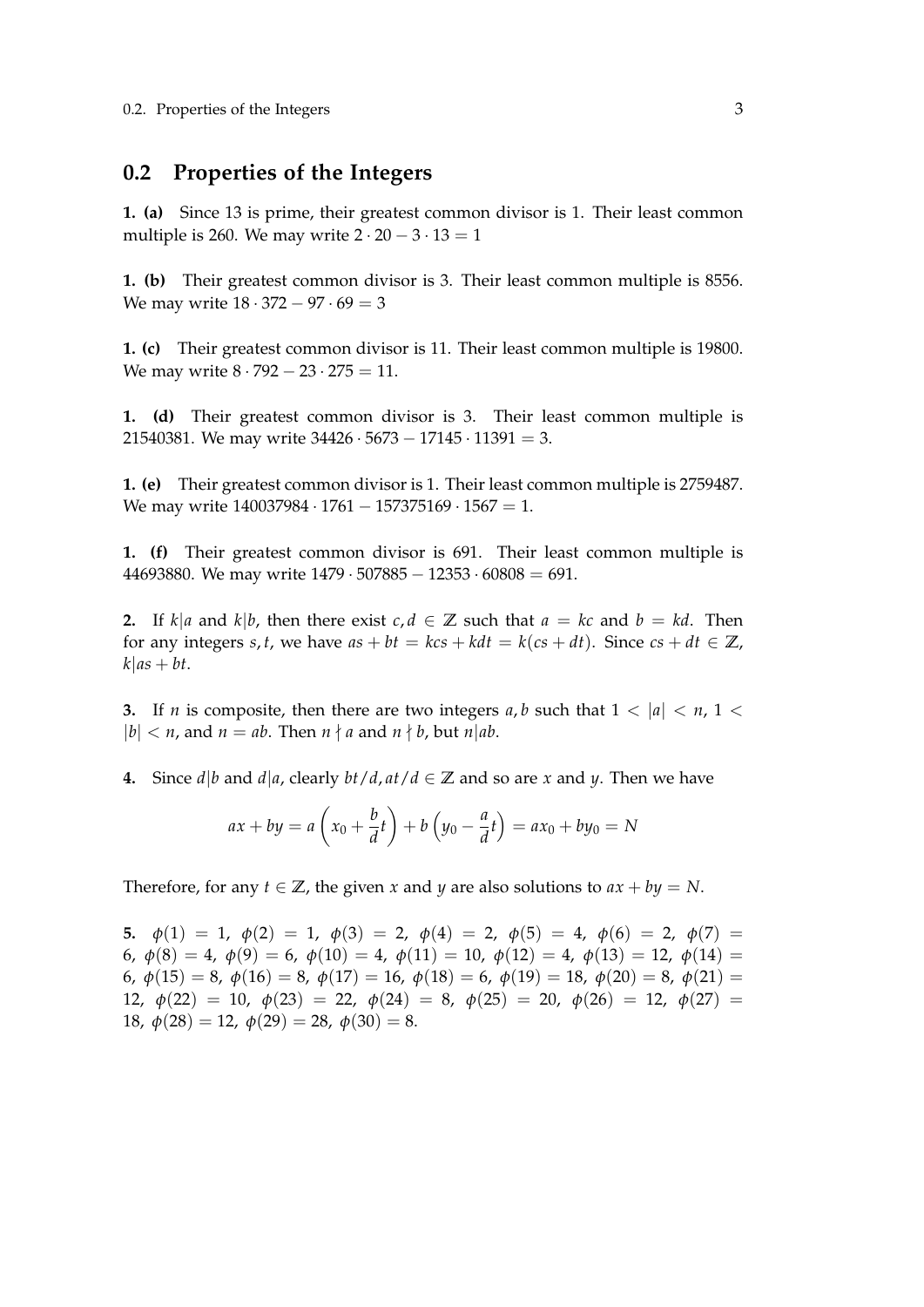#### 0.2. Properties of the Integers 4

**6.** Assume that there exists a non-empty subset *A* that has no least element. Then 1 ∉ *A* or 1 would be the least element of *A*. Suppose that all positive integers less than or equal to *n* are in  $\mathbb{Z}^+ \setminus A$ . Then  $n + 1$  cannot be in *A* either or it would be the least element of *A*. By induction on *n*, no positive integer is in *A* and therefore,  $A = \emptyset$ . This is a contradiction so every non-empty subset of  $\mathbb{Z}^+$  has a least element.

**7.** Let *p* be a prime, and suppose there exist nonzero integers *a*, *b* such that  $a^2 =$  $pb^2$ . Assume without loss of generality that  $(a, b) = 1$ . Note that if  $p|a^2$  then  $p|a$ . Therefore,  $\exists c \in \mathbb{Z} \setminus \{0\}$  such that  $a = pc$  and  $a^2 = pb^2 = p^2c^2$ . This, however, implies that  $p|(a, b)$ , which is a contradiction. Therefore, no such integers  $a, b$  exist.

**8.** The number of integers  $\leq n$  that are divisible by p is given by  $\left| \frac{n}{n} \right|$  $\frac{n}{p}$   $\Big\vert$  . Similarly, the number of integers  $\leq n$  that are divisible by  $p^k$  is given by  $\left| \frac{n}{n^k} \right|$  $\frac{n}{p^k}$ . These expressions count only a single factor of  $p$  from each of these integers. So the expression for the largest power  $\ell$  of  $p$  that divides  $n!$  is

$$
\ell = \sum_{k} \left\lfloor \frac{n}{p^k} \right\rfloor
$$

**9.** This is trivial and left as an exercise for the reader.

**10.** Fix *N*, and note that for any integer *n* such that  $\phi(n) = N$ , all of its prime factors must be less than or equal to  $N + 1$ . This must be true, since for any prime  $p > N + 1$ ,  $\phi(p) > N$ , and if *p* is a prime factor of *n*, then  $\phi(p)|N$ , which is clearly absurd. Let  $p_1, p_2, \ldots, p_t$  be the primes less than or equal to  $N + 1$ . All numbers *n* such that  $\phi(n) = N$  therefore have a unique prime factorization  $n = p_1^{s_1} p_2^{s_2} \dots p_t^{s_t}$ . For  $1 \leq i \leq t$ , then,  $p_i^{s_i-1}$  $\sum_{i}^{s_i-1}$  |*N*. Let  $k_i$  be the largest integer such that  $p_i^{k_i}$  $\binom{k_i}{i}$  N. We require  $s_i \leq k_i + 1$  and thus, there are at most  $\prod_i (k_i + 1)$  integers *n* such that  $\phi(n) = N$ . Since the fiber of  $\phi$  over each positive integer is of finite order,  $\phi$  must tend to infinity as *n* tends to infinity.

**11.** Let  $n = p_1^{s_1} p_2^{s_2} ... p_t^{s_t}$ . Then  $\phi(n) = p_1^{s_1-1} p_2^{s_2-1} ... p_t^{s_t-1} \phi(p_1...p_t)$ . If  $d|n$ , then we may write  $d = p_1^{r_1} p_2^{r_2} ... p_t^{r_t}$  and  $\phi(d) = p_1^{r_1-1} p_2^{r_2-1} ... p_t^{r_t-1} \phi(\prod_{i:r_i\neq 0} p_i)$ , where  $0 \le r_i \le$ *s*<sub>*i*</sub> for all *i*. It is obvious that  $\phi(d)|\phi(n)$ , hence the claim.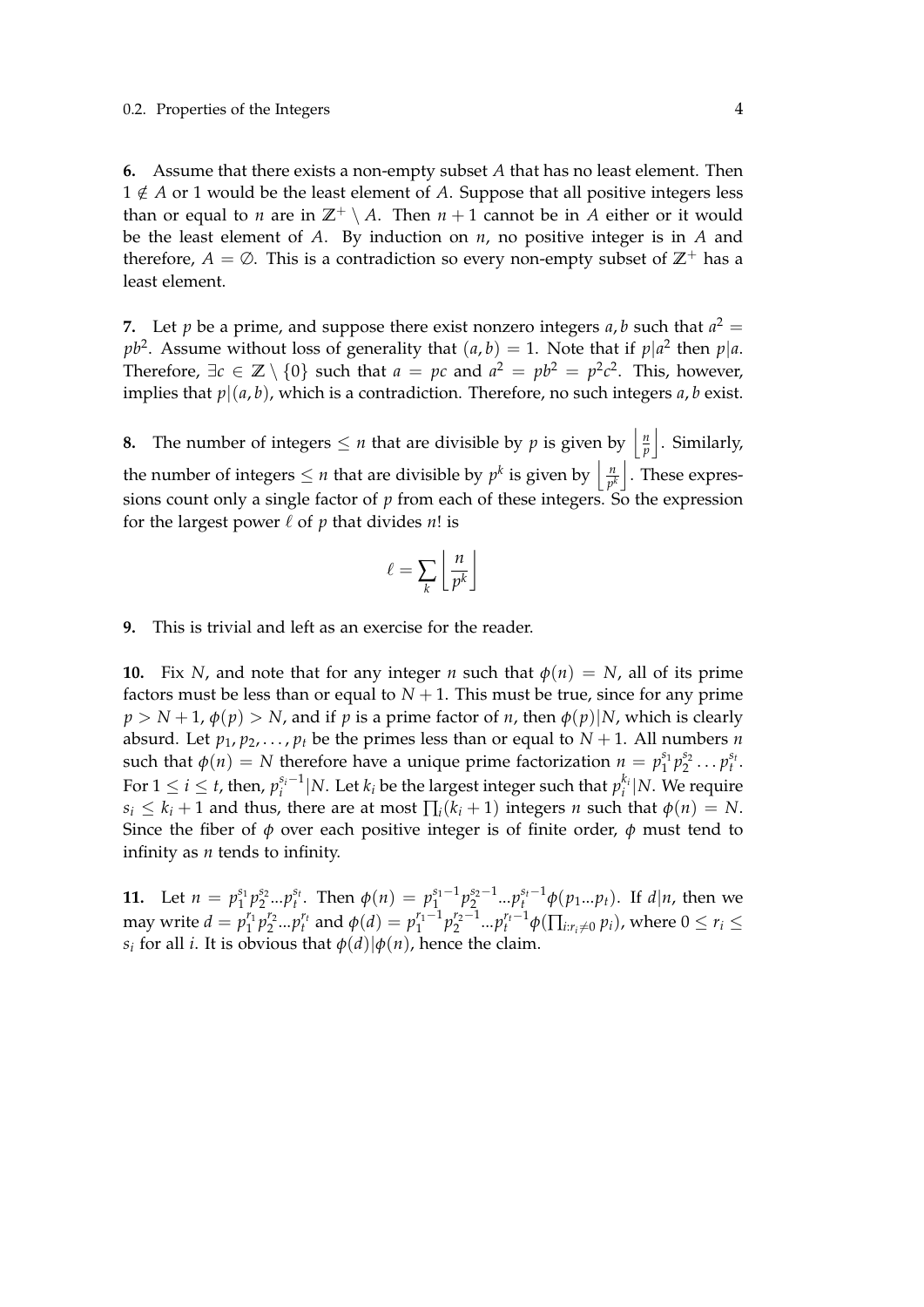#### <span id="page-6-0"></span>**0.3 Z**/*n***Z: The Integers Modulo** *n*

**1.** The equivalence classes are  $\overline{a} = \{a + 18k | k \in \mathbb{Z}\}$  where  $a = 0, 1, ..., 17$ .

**2.** For fixed integer *n*, all integers *a* may be written in the form  $a = qn + r$ , where  $0 \le r \le |n|$  and  $r, q \in \mathbb{Z}$ . That is to say,  $a - r = qn$  and therefore  $n|a - r$ . We can then say that *a* is in the residue class of *r*. The possible values of *r* are exactly 0, 1, ..., *n* − 1. So the distinct equivalence classes are exactly  $\overline{0}$ ,  $\overline{1}$ , ...,  $\overline{n-1}$ .

These equivalence classes are truly distinct. If an integer *a* is in the equivalence class of both *b* and *c*, where  $b \neq c$  and  $0 \leq b, c < |n|$ , then  $a - b = q_b n$  and *a* − *c* = *q*<sup>*c*</sup>*n*. It follows that *b* − *c* =  $(q_c - q_b)n$ . However,  $|b - c|$  <  $|n|$  so this can only be true if *b* − *c* = 0, which is a contradiction.

**3.** Since  $10 \equiv 1 \pmod{9}$ , we have that  $10^n \equiv 1 \pmod{9}$ . Then  $a_n 10^n \equiv a_n \pmod{9}$ , and  $a \equiv a_n + a_{n-1} + ... + a_0 \pmod{9}$ .

**4.** First, note that  $37 \equiv 8 \pmod{29}$  and that  $8^{28} \equiv 1 \pmod{29}$ . Then  $37^{100} =$  $37^{3\cdot 28+16} \equiv 8^{16} \equiv 23 \pmod{29}$ . The remainder is 23.

**5.** The last two digits are the remainder when 9<sup>1500</sup> is divided by 100. Note that  $9^{10} \equiv 1 \pmod{100}$ . Therefore, the last two digits are 01.

**6.**  $\overline{0}^2 = \overline{0^2} = \overline{0}$ ,  $\overline{1}^2 = \overline{1^2} = \overline{1}$ ,  $\overline{2}^2 = \overline{2^2} = \overline{4} = \overline{0}$ , and  $\overline{3}^2 = \overline{3^2} = \overline{9} = \overline{1}$ 

**7.** From the previous exercise, we know that  $a^2$ ,  $b^2$  are either  $\overline{0}$  or 1. Thus,  $a^2 + b^2$ must be  $\overline{0}$ ,  $\overline{1}$ , or  $\overline{2}$ .

**8.** Consider the equation mod 4, and suppose that there exists non-zero integers *a*<sub>0</sub>, *b*<sub>0</sub>, and *c*<sub>0</sub> such that  $a_0^2 + b_0^2 = 3c_0^2$ . From the previous two exercises, we know that  $3c_0^2$  must be equal to either  $\overline{0}$  or  $\overline{3}$ . However, since it is impossible for  $a_0^2 + b_0^2$ to be equal to  $\overline{3}$ , we find that both are equal to  $\overline{0}$ . Then we may write  $a_0 = 2a_1$ ,  $b_0 = 2b_1$ , and  $c_0 = 2c_1$ , where  $a_1, b_1, c_1 \in \mathbb{Z}$ . It is clear that  $a_1, b_1$ , and  $c_1$  are also solutions to the equation and that we can repeat this process infinitely many times to obtain an infinite number of solutions between 0 and  $a_0$ ,  $b_0$ ,  $c_0$ . This is absurd, hence there are no non-zero integer solutions to  $a^2 + b^2 = 3c^2$ .

**9.** Any odd integer may be written in the form  $2k + 1$ , where  $k \in \mathbb{Z}$ . The square of an odd integer is therefore  $(2k + 1)^2 = 4k^2 + 4k + 1 = 4k(k + 1) + 1$ . Note that if *k* is not even, then  $k + 1$  must be so that for all  $k \in \mathbb{Z}$ ,  $(2k + 1)^2 = 8q + 1$ , for some integer *q*.